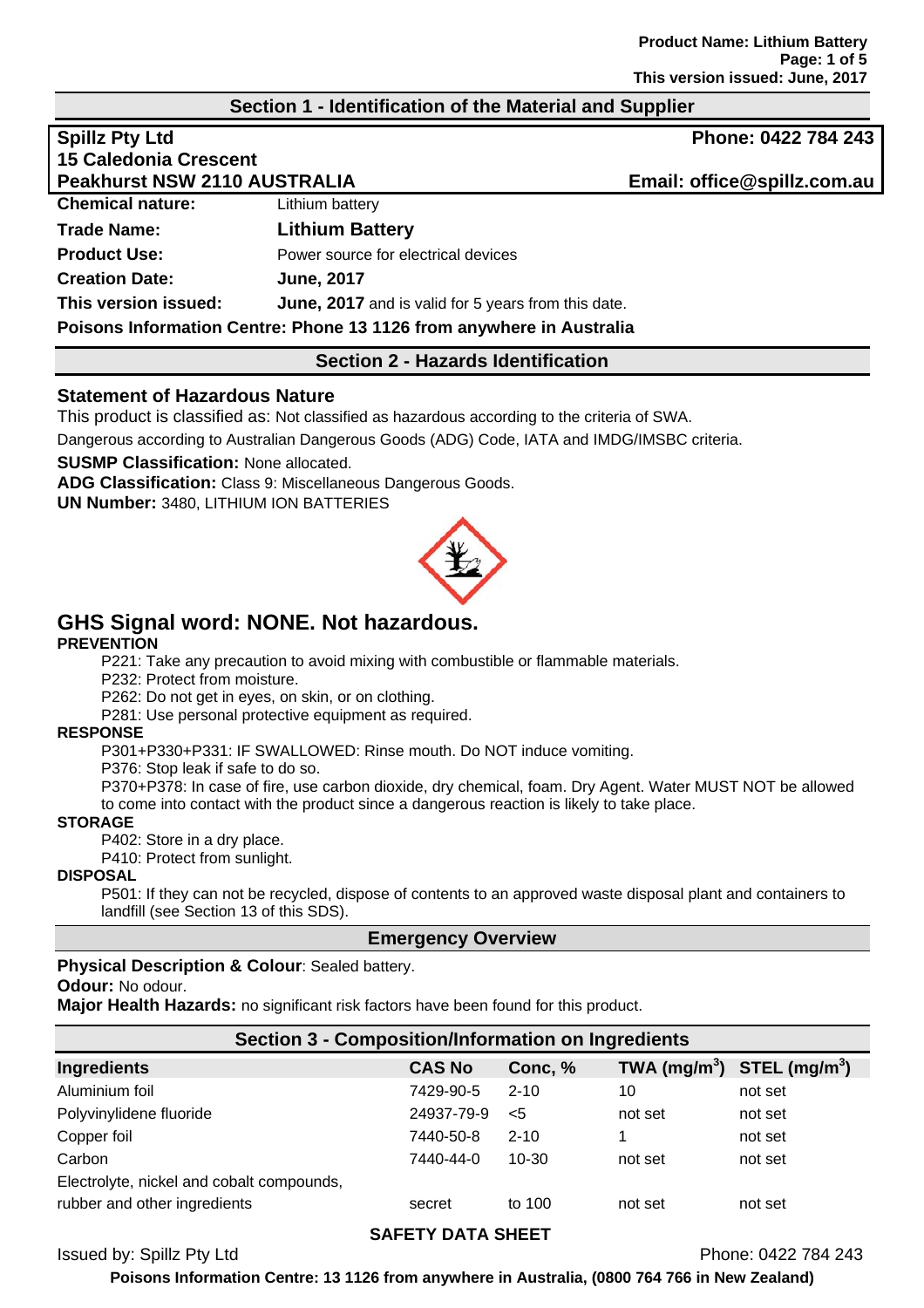This is a commercial product whose exact ratio of components may vary slightly. Minor quantities of other non hazardous ingredients are also possible.

The SWA TWA exposure value is the average airborne concentration of a particular substance when calculated over a normal 8 hour working day for a 5 day working week. The STEL (Short Term Exposure Limit) is an exposure value that may be equalled (but should not be exceeded) for no longer than 15 minutes and should not be repeated more than 4 times per day. There should be at least 60 minutes between successive exposures at the STEL. The term "peak "is used when the TWA limit, because of the rapid action of the substance, should never be exceeded, even briefly.

# **Section 4 - First Aid Measures**

## **General Information:**

You should call The Poisons Information Centre if you feel that you may have been poisoned, burned or irritated by this product. The number is 13 1126 from anywhere in Australia (0800 764 766 in New Zealand) and is available at all times. Have this SDS with you when you call.

**Inhalation:** First aid is not generally required. If in doubt, contact a Poisons Information Centre or a doctor.

**Skin Contact:** Gently brush away excess particles. Wash gently and thoroughly with water (use non-abrasive soap if necessary) for 5 minutes or until chemical is removed.

**Eye Contact:** Quickly and gently brush particles from eyes. No effects expected. If irritation does occur, flush contaminated eye(s) with lukewarm, gently flowing water for 5 minutes or until the product is removed. Obtain medical advice if irritation becomes painful or lasts more than a few minutes. Take special care if exposed person is wearing contact lenses.

**Ingestion:** If product is swallowed or gets in mouth, do NOT induce vomiting; wash mouth with water and give some water to drink. If symptoms develop, or if in doubt contact a Poisons Information Centre or a doctor.

# **Section 5 - Fire Fighting Measures**

**Fire and Explosion Hazards**: The major hazard in fires is usually inhalation of heated and toxic or oxygen deficient (or both), fire gases. There is no risk of an explosion from this product under normal circumstances if it is involved in a fire.

Fire decomposition products from this product may be toxic if inhaled. Take appropriate protective measures.

**Extinguishing Media:** In case of fire, use carbon dioxide, dry chemical, foam. Dry Agent. Water MUST NOT be allowed to come into contact with the product since a dangerous reaction is likely to take place. Try to contain spills, minimise spillage entering drains or water courses.

**Fire Fighting:** If a significant quantity of this product is involved in a fire, call the fire brigade. There is a danger of a violent reaction or explosion if significant quantities of this product are involved in a fire. Recommended personal protective equipment is liquid-tight chemical protective clothing and breathing apparatus.

| <b>Flash point:</b>              | No data  |
|----------------------------------|----------|
| <b>Upper Flammability Limit:</b> | No data. |
| <b>Lower Flammability Limit:</b> | No data. |
| <b>Autoignition temperature:</b> | No data. |
| <b>Flammability Class:</b>       | No data. |
|                                  |          |

**Section 6 - Accidental Release Measures** 

**Accidental release:** In the event of a major spill, prevent spillage from entering drains or water courses. As a minimum, wear overalls, goggles and gloves. Suitable materials for protective clothing include no specific manufacturer recommendations. Use impermeable gloves with care. Eye/face protective equipment should comprise as a minimum, protective goggles. If there is a significant chance that dusts are likely to build up in cleanup area, we recommend that you use a suitable dust mask.

Stop leak if safe to do so, and contain spill. Because of the environmentally hazardous nature of this product, special care should be taken to restrict release to waterways or drains. Sweep up and shovel or collect recoverable product into labelled containers for recycling or salvage, and dispose of promptly. Consider vacuuming if appropriate. Recycle containers wherever possible after careful cleaning. After spills, wash area preventing runoff from entering drains. If a significant quantity of material enters drains, advise emergency services. This material may be suitable for approved landfill. Ensure legality of disposal by consulting regulations prior to disposal. Thoroughly launder protective clothing before storage or re-use. Advise laundry of nature of contamination when sending contaminated clothing to laundry.

# **Section 7 - Handling and Storage**

**Handling:** Keep exposure to this product to a minimum, and minimise the quantities kept in work areas. Check Section 8 of this SDS for details of personal protective measures, and make sure that those measures are followed. The measures detailed below under "Storage" should be followed during handling in order to minimise risks to persons using the product in the workplace. Also, avoid contact or contamination of product with incompatible materials listed in Section 10.

# **SAFETY DATA SHEET**

Issued by: Spillz Pty Ltd Phone: 0422 784 243

**Poisons Information Centre: 13 1126 from anywhere in Australia, (0800 764 766 in New Zealand)**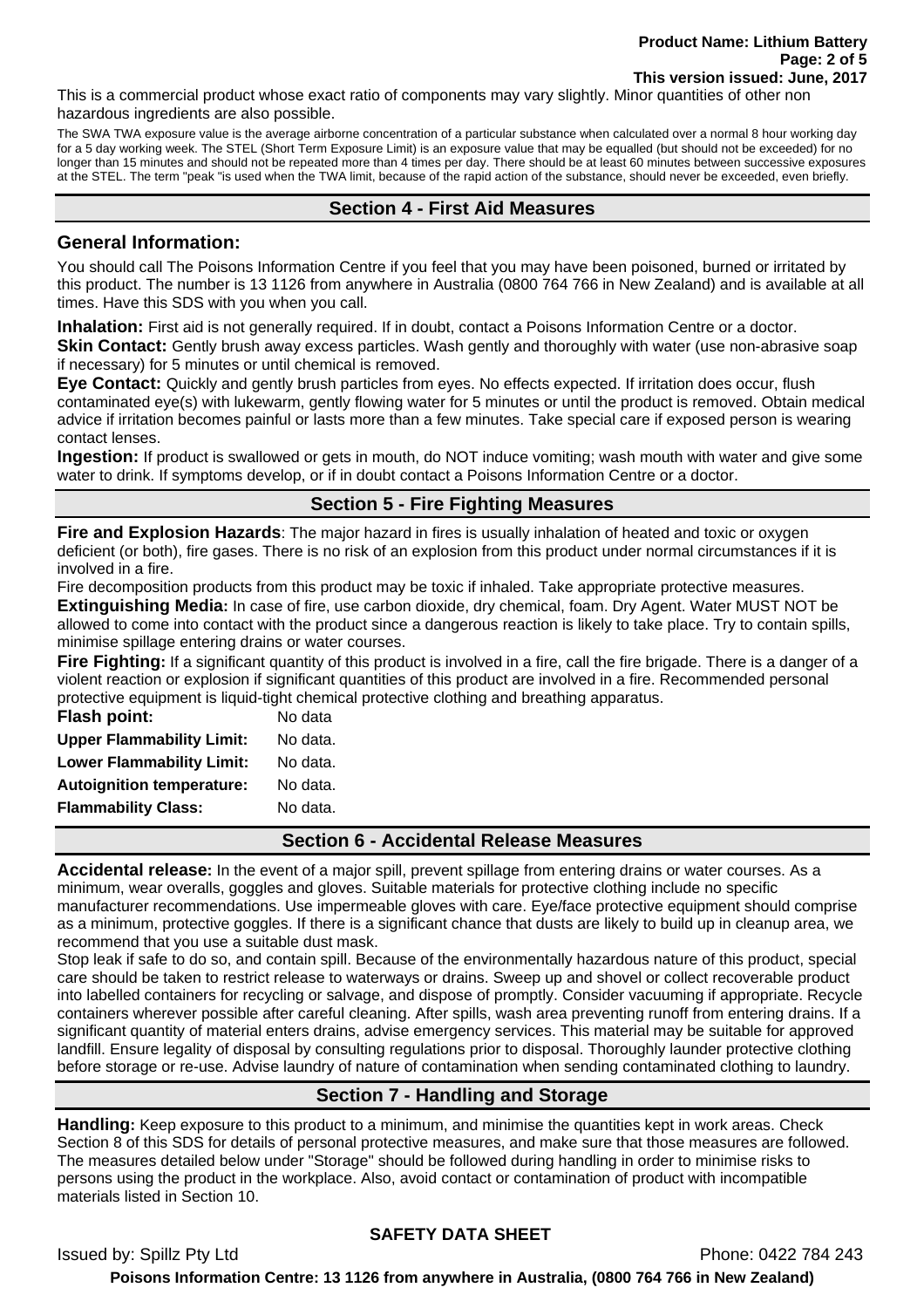**Storage:** Although this is classed as a Dangerous Good, you may not need a license to store it. If you have any doubts, we suggest you contact your Dangerous Goods authority in order to clarify your obligations. Check packaging - there may be further storage instructions on the label.

# **Section 8 - Exposure Controls and Personal Protection**

The following Australian Standards will provide general advice regarding safety clothing and equipment:

Respiratory equipment: **AS/NZS 1715**, Protective Gloves: **AS 2161**, Occupational Protective Clothing: AS/NZS 4501 set 2008, Industrial Eye Protection: **AS1336** and **AS/NZS 1337**, Occupational Protective Footwear: **AS/NZS2210**.

| <b>SWA Exposure Limits</b> | TWA (mg/m <sup>3</sup> ) | STEL (mg/m <sup>3</sup> ) |
|----------------------------|--------------------------|---------------------------|
| Aluminium foil             |                          | not set                   |
| Copper foil                |                          | not set                   |

No special equipment is usually needed when occasionally handling small quantities. The following instructions are for bulk handling or where regular exposure in an occupational setting occurs without proper containment systems. **Ventilation:** This product should only be used where there is ventilation that is adequate to keep exposure below the TWA levels. If necessary, use a fan.

**Eye Protection:** Eye protection such as protective glasses or goggles is recommended when this product is being used.

**Skin Protection:** You should avoid contact even with mild skin irritants. Therefore you should wear suitable impervious elbow-length gloves and facial protection when handling this product. See below for suitable material types.

**Protective Material Types:** There is no specific recommendation for any particular protective material type. **Respirator:** If there is a significant chance that dusts are likely to build up in the area where this product is being used, we recommend that you use a suitable dust mask.

## **Section 9 - Physical and Chemical Properties:**

| <b>Physical Description &amp; colour:</b>    | Sealed battery.                                                             |  |
|----------------------------------------------|-----------------------------------------------------------------------------|--|
| Odour:                                       | No odour.                                                                   |  |
| <b>Boiling Point:</b>                        | Not available.                                                              |  |
| <b>Freezing/Melting Point:</b>               | Solid battery, internal components are a combination of solids and liquids. |  |
| <b>Volatiles:</b>                            | No data.                                                                    |  |
| <b>Vapour Pressure:</b>                      | No data.                                                                    |  |
| <b>Vapour Density:</b>                       | Not applicable.                                                             |  |
| <b>Specific Gravity:</b>                     | No data.                                                                    |  |
| <b>Water Solubility:</b>                     | No data.                                                                    |  |
| pH:                                          | No data.                                                                    |  |
| <b>Volatility:</b>                           | No data.                                                                    |  |
| <b>Odour Threshold:</b>                      | No data.                                                                    |  |
| <b>Evaporation Rate:</b>                     | Not applicable.                                                             |  |
| <b>Coeff Oil/water Distribution:</b>         | No data                                                                     |  |
| <b>Viscosity:</b>                            | Not applicable.                                                             |  |
| <b>Autoignition temp:</b>                    | No data.                                                                    |  |
| <b>Section 10 - Stability and Reactivity</b> |                                                                             |  |

**Reactivity:** If damaged or short-circuited, the battery cell may generate heat, ignite and/or release corrosive or toxic fumes, especially if the contents come into contact with water.

**Conditions to Avoid:** This product should be kept in a cool place, preferably below 30°C. Containers should be kept dry. Keep away from heat, flames and sparks. Protect this product from light.

**Incompatibilities:** acids, bases, strong oxidising agents, halogenated hydrocarbons, water.

**Fire Decomposition:** Combustion forms carbon dioxide, and if incomplete, carbon monoxide and possibly smoke. Water is also formed. May form hydrogen fluoride gas and other compounds of fluorine. Aluminium compounds,

lithium compounds, nickel compounds, cobalt compounds. Carbon monoxide poisoning produces headache, weakness, nausea, dizziness, confusion, dimness of vision, disturbance of judgment, and unconsciousness followed by coma and death.

**Polymerisation:** Polymerisation reactions are unlikely; they are not expected to occur.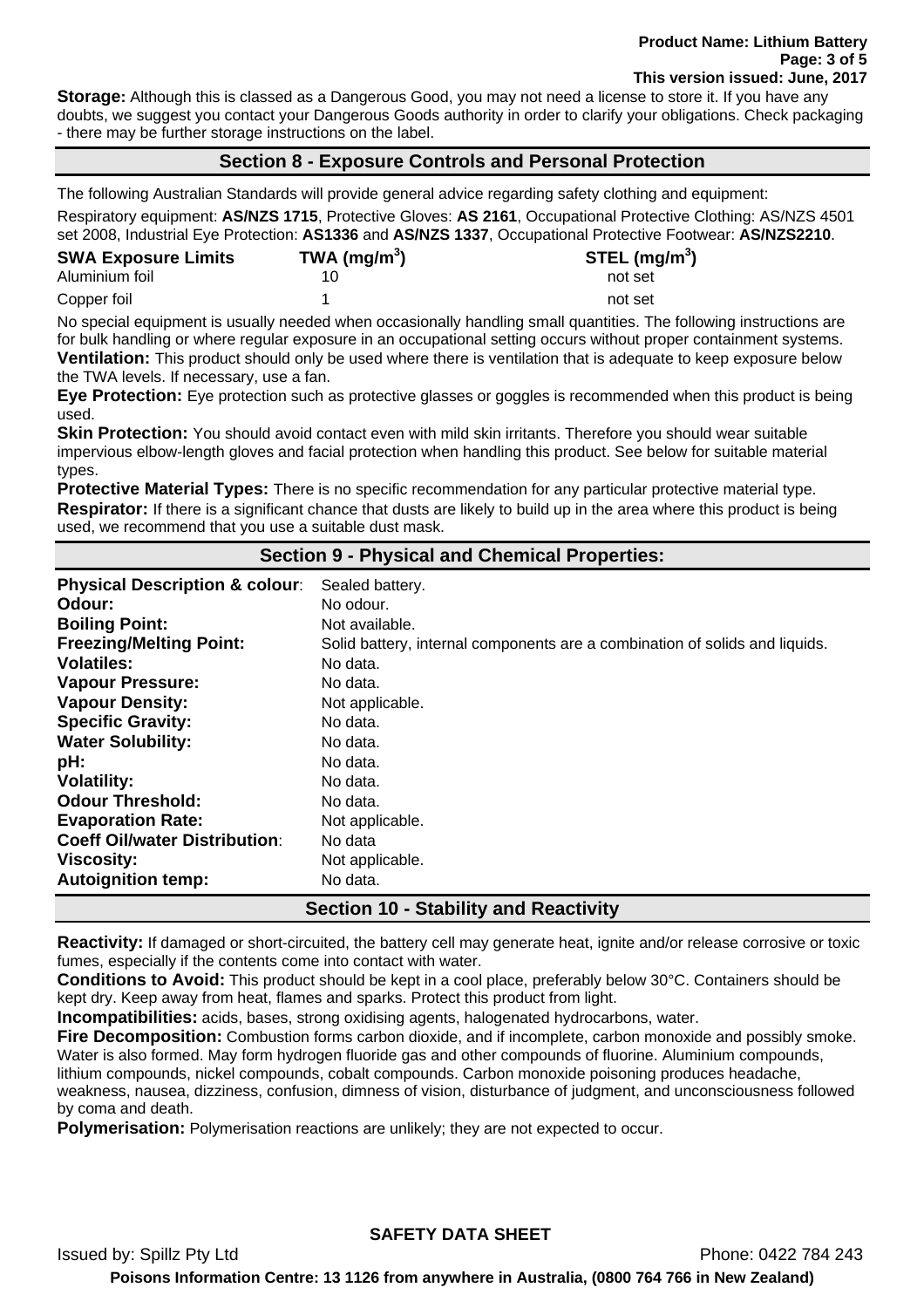# **Section 11 - Toxicological Information**

# **Local Effects:**

**Target Organs:** There is no data to hand indicating any particular target organs.

### **Classification of Hazardous Ingredients**

Ingredient **Risk Phrases** 

Aluminium Foil **No risk phrases** 

- Substance or mixture which in contact with water emits flammable gas category 2
	- Pyrophoric solid category 1

Nickel compounds are known to be human carcinogens based on sufficient evidence of carcinogenicity from studies in humans, including epidemiological and mechanistic information, which indicates a causal relationship between exposure to nickel compounds and human cancer. The findings of increased risk of cancer in exposed workers are supported by evidence from experimental animals that shows that exposure to an assortment of nickel compounds by multiple routes causes malignant tumours to form at various sites in multiple species of experimental animals. A report may be found at http://ntp.niehs.nih.gov/ntp/roc/eleventh/profiles/s118nick.pdf

# **Potential Health Effects**

# **Inhalation:**

**Short Term Exposure:** Available data indicates that this product is not harmful. However product may be mildly irritating, although unlikely to cause anything more than mild transient discomfort.

**Long Term Exposure:** No data for health effects associated with long term inhalation.

# **Skin Contact:**

**Short Term Exposure:** Available data indicates that this product is not harmful. It should present no hazards in normal use. In case of leakage or damage, the battery contents are very irritating to the skin.

Long Term Exposure: No data for health effects associated with long term skin exposure.

## **Eye Contact:**

**Short Term Exposure:** This product may be irritating to eyes, but is unlikely to cause anything more than mild transient discomfort. In case of leakage or damage, the battery contents are very irritating to the eyes.

**Long Term Exposure:** No data for health effects associated with long term eye exposure.

## **Ingestion:**

**Short Term Exposure:** Significant oral exposure is considered to be unlikely. This product, while believed to be not harmful, is likely to cause headache and gastric disturbance such as nausea and vomiting if ingested in significant quantities. If the battery leaks, the contents may cause severe irritation to the digestive tract.

**Long Term Exposure:** No data for health effects associated with long term ingestion.

## **Carcinogen Status:**

**SWA:** No significant ingredient is classified as carcinogenic by SWA. **NTP:** No significant ingredient is classified as carcinogenic by NTP. **IARC:** No significant ingredient is classified as carcinogenic by IARC.

# **Section 12 - Ecological Information**

This product is not biodegradable; it may accumulate in the soil or water and cause long term problems.

## **Section 13 - Disposal Considerations**

**Disposal:** Batteries which have not been fully discharged are considered a reactive hazardous waste product due to the unconsumed lithium remaining in the battery. Disposal by untrained personnel may cause a dangerous incident. We suggest that you contact a specialist disposal company to arrange disposal. Wherever possible, discharge batteries fully before disposal.

Discharged lithium batteries may be accepted by some battery recycling programs, and should be recycled wherever possible. If the batteries cannot be recycled, dispose of fully discharged batteries as household waste.

**SAFETY DATA SHEET**